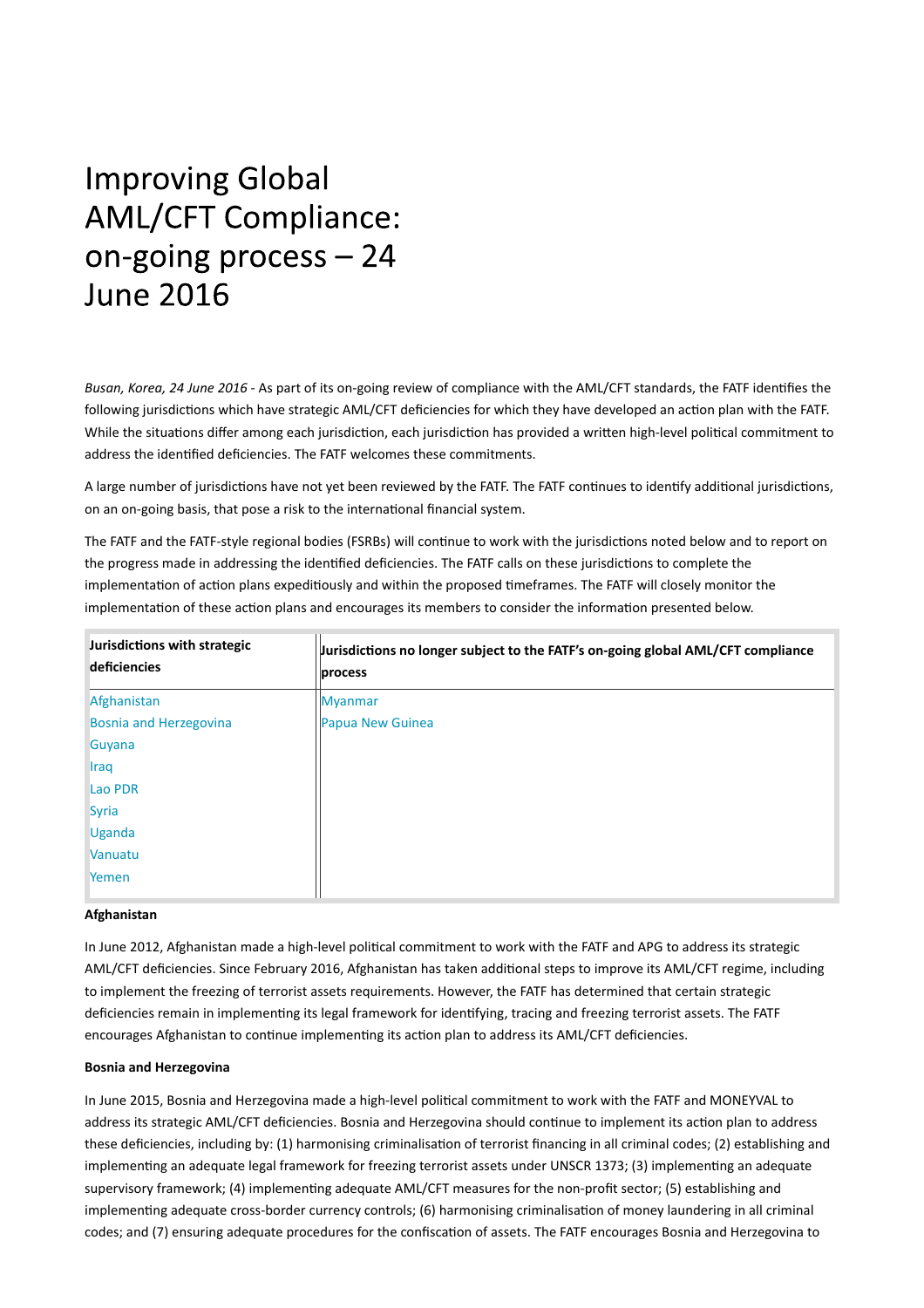continue implementing its action plan to address its AML/CFT deficiencies.

## **Guyana**

Since October 2014, when Guyana made a high-level political commitment to work with the FATF and CFATF to address its strategic AML/CFT deficiencies, Guyana has substantially addressed its action plan at a technical level, including by: (1) adequately criminalising money laundering and terrorist financing; (2) establishing and implementing adequate procedures for the confiscation of assets related to money laundering; (3) establishing and implementing an adequate legal framework for identifying, tracing and freezing terrorist assets; (4) establishing a fully operational and effectively functioning financial intelligence unit; (5) establishing effective measures for customer due diligence and enhancing financial transparency; (6) strengthening suspicious transaction reporting requirements; and (7) implementing an adequate supervisory framework. The FATF will conduct an on-site visit to confirm that the process of implementing the required reforms and actions is underway to address deficiencies previously identified by the FATF.

#### **Iraq**

In October 2013, Iraq made a high-level political commitment to work with the FATF and MENAFATF to address its strategic AML/CFT deficiencies. However, the FATF has determined that certain strategic deficiencies remain. Iraq should continue to implement its action plan to address these deficiencies, including by: (1) addressing remaining issues related to its criminalisation of money laundering and terrorist financing; (2) establishing and implementing an adequate legal framework and appropriate procedures for identifying and freezing terrorist assets; (3) ensuring that all financial institutions are subject to adequate customer due diligence requirements; (4) ensuring that all financial institutions are subject to adequate suspicious transaction reporting requirements; (5) ensuring a fully operational and effectively functioning financial intelligence unit; and (6) establishing and implementing an adequate AML/CFT supervisory and oversight programme for all financial sectors. The FATF encourages Iraq to continue implementing its action plan to address its remaining AML/CFT deficiencies.

## **Lao PDR**

In June 2013, Lao PDR made a high-level political commitment to work with the FATF and APG to address its strategic AML/CFT deficiencies. Since February 2016, Lao PDR has taken steps towards improving its AML/CFT regime, including by issuing instructions related to ML/TF provisional measures. However, the FATF has determined that certain strategic deficiencies remain. Lao PDR should continue to work on implementing its action plan to address these deficiencies, including by: (1) adequately criminalising money laundering and terrorist financing; (2) implementing an adequate legal framework for identifying, tracing and freezing terrorist assets; (3) implementing an adequate AML/CFT supervisory and oversight programme for all financial sectors; and (4) implementing effective controls for cross-border currency transactions. The FATF encourages Lao PDR to continue implementing its action plan to address its AML/CFT deficiencies.

# **Syria**

Since February 2010, when Syria made a high-level political commitment to work with the FATF and MENAFATF to address its strategic AML/CFT deficiencies, Syria has made progress to improve its AML/CFT regime. In June 2014, the FATF determined that Syria had substantially addressed its action plan at a technical level, including by criminalising terrorist financing and establishing procedures for freezing terrorist assets. While the FATF determined that Syria has completed its action plan agreed upon with the FATF, due to the security situation, the FATF has been unable to conduct an on-site visit to assess whether the process of implementing the required reforms and actions is underway. The FATF will continue to monitor the situation, and will conduct an on-site visit at the earliest possible date.

#### **Uganda**

In February 2014, Uganda made a high-level political commitment to work with the FATF and ESAAMLG to address its strategic AML/CFT deficiencies. Since its original action plan, Uganda was subject to a mutual evaluation, which highlighted additional strategic deficiencies. These deficiencies have been included in the revised action plan, to which a renewed political commitment was provided in June 2016. Uganda should continue to work on addressing the following deficiencies: (1) adequately criminalise terrorist financing; (2) establish an adequate legal basis for freezing terrorist funds in relation to UNSCRs 1267 and 1373, and their successor resolutions; (3) ensure that all financial institutions are subject to adequate record-keeping requirements; (4) establish a fully operational and effectively functioning financial intelligence unit; (5) introduce and implement an appropriate legal basis to permit the competent authorities to provide a wide range of mutual legal assistance; and (6) ensure that appropriate laws and procedures are in place with regard to international co-operation for the financial intelligence unit and supervisory authorities. The FATF encourages Uganda to continue implementing its action